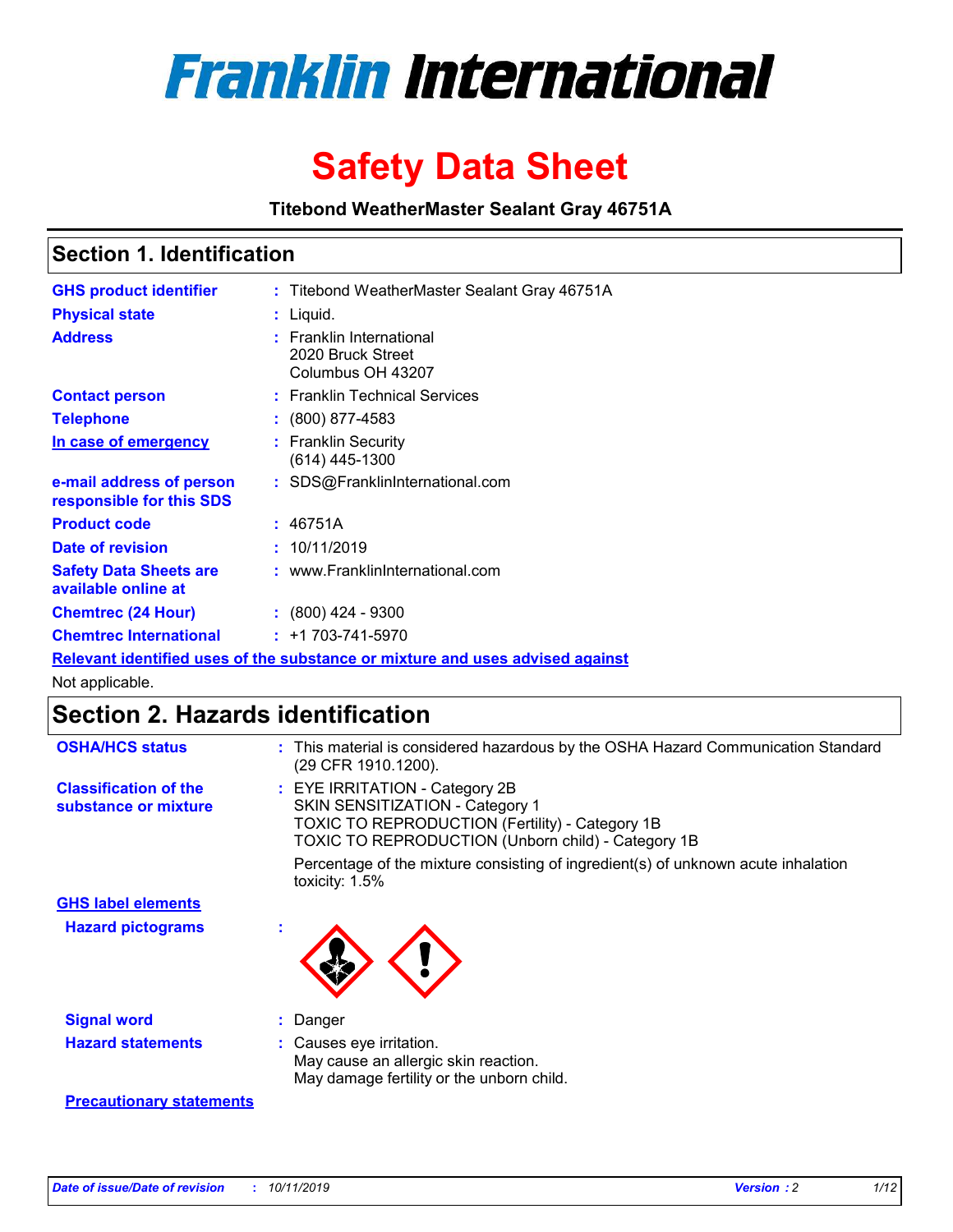### **Section 2. Hazards identification**

| <b>Prevention</b>                          | : Obtain special instructions before use. Do not handle until all safety precautions have<br>been read and understood. Wear protective gloves. Wear eye or face protection.<br>Wear protective clothing. Avoid breathing vapor. Wash hands thoroughly after handling.<br>Contaminated work clothing must not be allowed out of the workplace.                                                        |
|--------------------------------------------|------------------------------------------------------------------------------------------------------------------------------------------------------------------------------------------------------------------------------------------------------------------------------------------------------------------------------------------------------------------------------------------------------|
| <b>Response</b>                            | : IF exposed or concerned: Get medical attention. IF ON SKIN: Wash with plenty of<br>soap and water. Wash contaminated clothing before reuse. If skin irritation or rash<br>occurs: Get medical attention. IF IN EYES: Rinse cautiously with water for several<br>minutes. Remove contact lenses, if present and easy to do. Continue rinsing. If eye<br>irritation persists: Get medical attention. |
| <b>Storage</b>                             | : Store locked up.                                                                                                                                                                                                                                                                                                                                                                                   |
| <b>Disposal</b>                            | : Dispose of contents and container in accordance with all local, regional, national and<br>international regulations.                                                                                                                                                                                                                                                                               |
| <b>Hazards not otherwise</b><br>classified | : Product generates methanol during cure.                                                                                                                                                                                                                                                                                                                                                            |
|                                            |                                                                                                                                                                                                                                                                                                                                                                                                      |

### **Section 3. Composition/information on ingredients**

| <b>Substance/mixture</b><br>: Mixture                |               |                     |
|------------------------------------------------------|---------------|---------------------|
| Ingredient name                                      | $\frac{9}{6}$ | <b>CAS number</b>   |
| 3-aminopropyltriethoxysilane<br>Dibutyltin dilaurate | צ≥<br>≤0.3    | 919-30-2<br>77-58-7 |

Any concentration shown as a range is to protect confidentiality or is due to batch variation.

**There are no additional ingredients present which, within the current knowledge of the supplier and in the concentrations applicable, are classified as hazardous to health or the environment and hence require reporting in this section.**

**Occupational exposure limits, if available, are listed in Section 8.**

### **Section 4. First aid measures**

| <b>Description of necessary first aid measures</b> |                                                                                                                                                                                                                                                                                                                                                                                                                                                                                                                                                                                                                                                                                                                                                                           |  |  |  |
|----------------------------------------------------|---------------------------------------------------------------------------------------------------------------------------------------------------------------------------------------------------------------------------------------------------------------------------------------------------------------------------------------------------------------------------------------------------------------------------------------------------------------------------------------------------------------------------------------------------------------------------------------------------------------------------------------------------------------------------------------------------------------------------------------------------------------------------|--|--|--|
| <b>Eye contact</b>                                 | : Immediately flush eyes with plenty of water, occasionally lifting the upper and lower<br>eyelids. Check for and remove any contact lenses. Continue to rinse for at least 10<br>minutes. If irritation persists, get medical attention.                                                                                                                                                                                                                                                                                                                                                                                                                                                                                                                                 |  |  |  |
| <b>Inhalation</b>                                  | : Remove victim to fresh air and keep at rest in a position comfortable for breathing. If<br>not breathing, if breathing is irregular or if respiratory arrest occurs, provide artificial<br>respiration or oxygen by trained personnel. It may be dangerous to the person providing<br>aid to give mouth-to-mouth resuscitation. Get medical attention. If unconscious, place<br>in recovery position and get medical attention immediately. Maintain an open airway.<br>Loosen tight clothing such as a collar, tie, belt or waistband. In case of inhalation of<br>decomposition products in a fire, symptoms may be delayed. The exposed person may<br>need to be kept under medical surveillance for 48 hours.                                                       |  |  |  |
| <b>Skin contact</b>                                | : Wash with plenty of soap and water. Remove contaminated clothing and shoes. Wash<br>contaminated clothing thoroughly with water before removing it, or wear gloves.<br>Continue to rinse for at least 10 minutes. Get medical attention. In the event of any<br>complaints or symptoms, avoid further exposure. Wash clothing before reuse. Clean<br>shoes thoroughly before reuse.                                                                                                                                                                                                                                                                                                                                                                                     |  |  |  |
| <b>Ingestion</b>                                   | : Wash out mouth with water. Remove dentures if any. Remove victim to fresh air and<br>keep at rest in a position comfortable for breathing. If material has been swallowed and<br>the exposed person is conscious, give small quantities of water to drink. Stop if the<br>exposed person feels sick as vomiting may be dangerous. Do not induce vomiting<br>unless directed to do so by medical personnel. If vomiting occurs, the head should be<br>kept low so that vomit does not enter the lungs. Get medical attention. Never give<br>anything by mouth to an unconscious person. If unconscious, place in recovery position<br>and get medical attention immediately. Maintain an open airway. Loosen tight clothing<br>such as a collar, tie, belt or waistband. |  |  |  |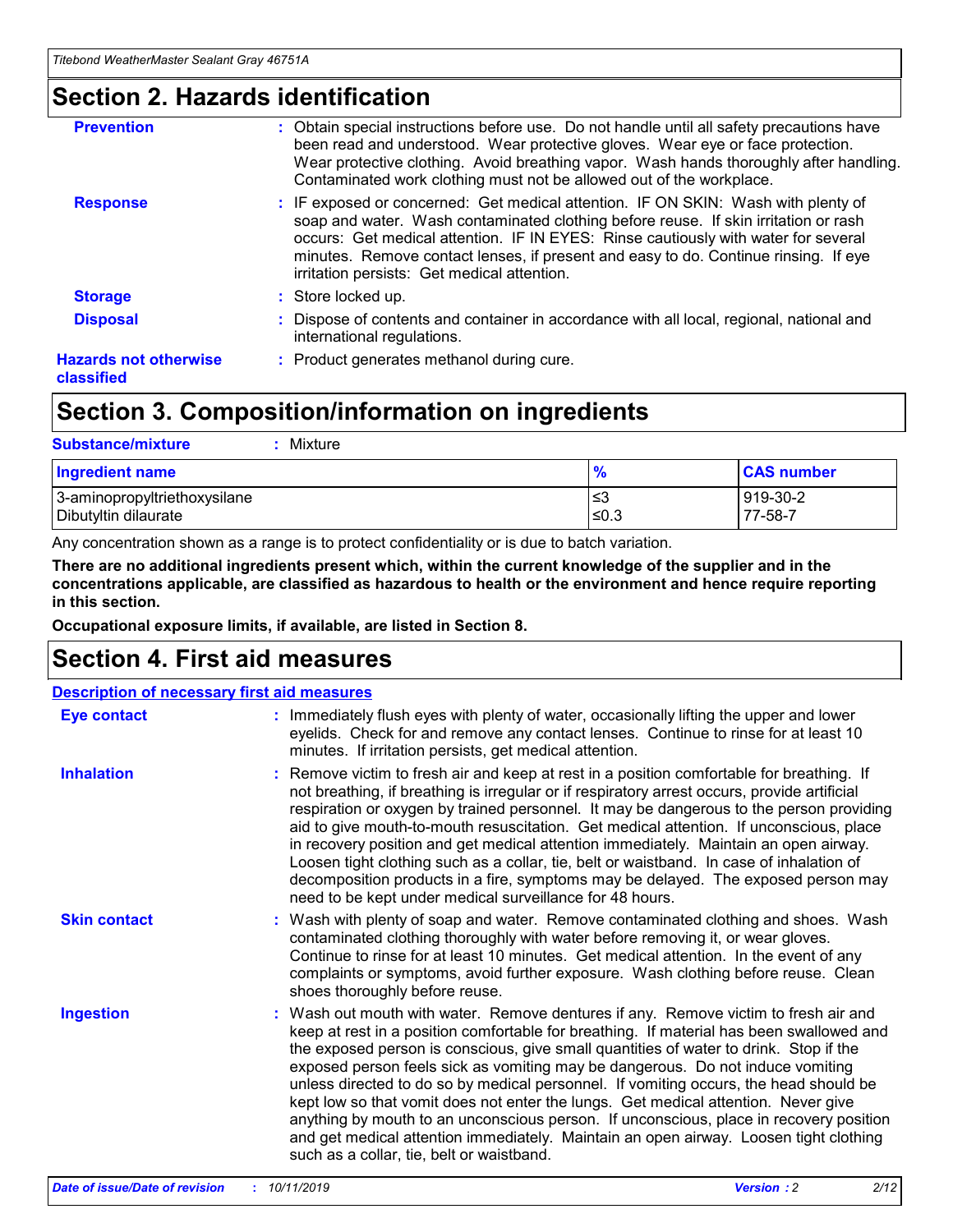## **Section 4. First aid measures**

| Most important symptoms/effects, acute and delayed |                                       |                                                                                                                                                                                                                                                                                                                                                                                                                 |  |  |  |
|----------------------------------------------------|---------------------------------------|-----------------------------------------------------------------------------------------------------------------------------------------------------------------------------------------------------------------------------------------------------------------------------------------------------------------------------------------------------------------------------------------------------------------|--|--|--|
|                                                    | <b>Potential acute health effects</b> |                                                                                                                                                                                                                                                                                                                                                                                                                 |  |  |  |
| <b>Eye contact</b>                                 |                                       | : May cause eye irritation.                                                                                                                                                                                                                                                                                                                                                                                     |  |  |  |
| <b>Inhalation</b>                                  |                                       | : No known significant effects or critical hazards.                                                                                                                                                                                                                                                                                                                                                             |  |  |  |
| <b>Skin contact</b>                                |                                       | : May cause skin irritation.                                                                                                                                                                                                                                                                                                                                                                                    |  |  |  |
| <b>Ingestion</b>                                   |                                       | : No known significant effects or critical hazards.                                                                                                                                                                                                                                                                                                                                                             |  |  |  |
| <b>Over-exposure signs/symptoms</b>                |                                       |                                                                                                                                                                                                                                                                                                                                                                                                                 |  |  |  |
| <b>Eye contact</b>                                 |                                       | : Adverse symptoms may include the following:<br>irritation<br>watering<br>redness                                                                                                                                                                                                                                                                                                                              |  |  |  |
| <b>Inhalation</b>                                  |                                       | : Adverse symptoms may include the following:<br>reduced fetal weight<br>increase in fetal deaths<br>skeletal malformations                                                                                                                                                                                                                                                                                     |  |  |  |
| <b>Skin contact</b>                                |                                       | : Adverse symptoms may include the following:<br>irritation<br>redness<br>reduced fetal weight<br>increase in fetal deaths<br>skeletal malformations                                                                                                                                                                                                                                                            |  |  |  |
| <b>Ingestion</b>                                   |                                       | : Adverse symptoms may include the following:<br>reduced fetal weight<br>increase in fetal deaths<br>skeletal malformations                                                                                                                                                                                                                                                                                     |  |  |  |
|                                                    |                                       | <b>Indication of immediate medical attention and special treatment needed, if necessary</b>                                                                                                                                                                                                                                                                                                                     |  |  |  |
| <b>Notes to physician</b>                          |                                       | : In case of inhalation of decomposition products in a fire, symptoms may be delayed.<br>The exposed person may need to be kept under medical surveillance for 48 hours.                                                                                                                                                                                                                                        |  |  |  |
| <b>Specific treatments</b>                         |                                       | : No specific treatment.                                                                                                                                                                                                                                                                                                                                                                                        |  |  |  |
| <b>Protection of first-aiders</b>                  |                                       | : No action shall be taken involving any personal risk or without suitable training. If it is<br>suspected that fumes are still present, the rescuer should wear an appropriate mask or<br>self-contained breathing apparatus. It may be dangerous to the person providing aid to<br>give mouth-to-mouth resuscitation. Wash contaminated clothing thoroughly with water<br>before removing it, or wear gloves. |  |  |  |

**See toxicological information (Section 11)**

### **Section 5. Fire-fighting measures**

| <b>Extinguishing media</b>                             |                                                                                                                                                                                                     |
|--------------------------------------------------------|-----------------------------------------------------------------------------------------------------------------------------------------------------------------------------------------------------|
| <b>Suitable extinguishing</b><br>media                 | : Use an extinguishing agent suitable for the surrounding fire.                                                                                                                                     |
| <b>Unsuitable extinguishing</b><br>media               | : None known.                                                                                                                                                                                       |
| <b>Specific hazards arising</b><br>from the chemical   | : In a fire or if heated, a pressure increase will occur and the container may burst.                                                                                                               |
| <b>Hazardous thermal</b><br>decomposition products     | : Decomposition products may include the following materials:<br>carbon dioxide<br>carbon monoxide<br>nitrogen oxides<br>metal oxide/oxides                                                         |
| <b>Special protective actions</b><br>for fire-fighters | : Promptly isolate the scene by removing all persons from the vicinity of the incident if<br>there is a fire. No action shall be taken involving any personal risk or without suitable<br>training. |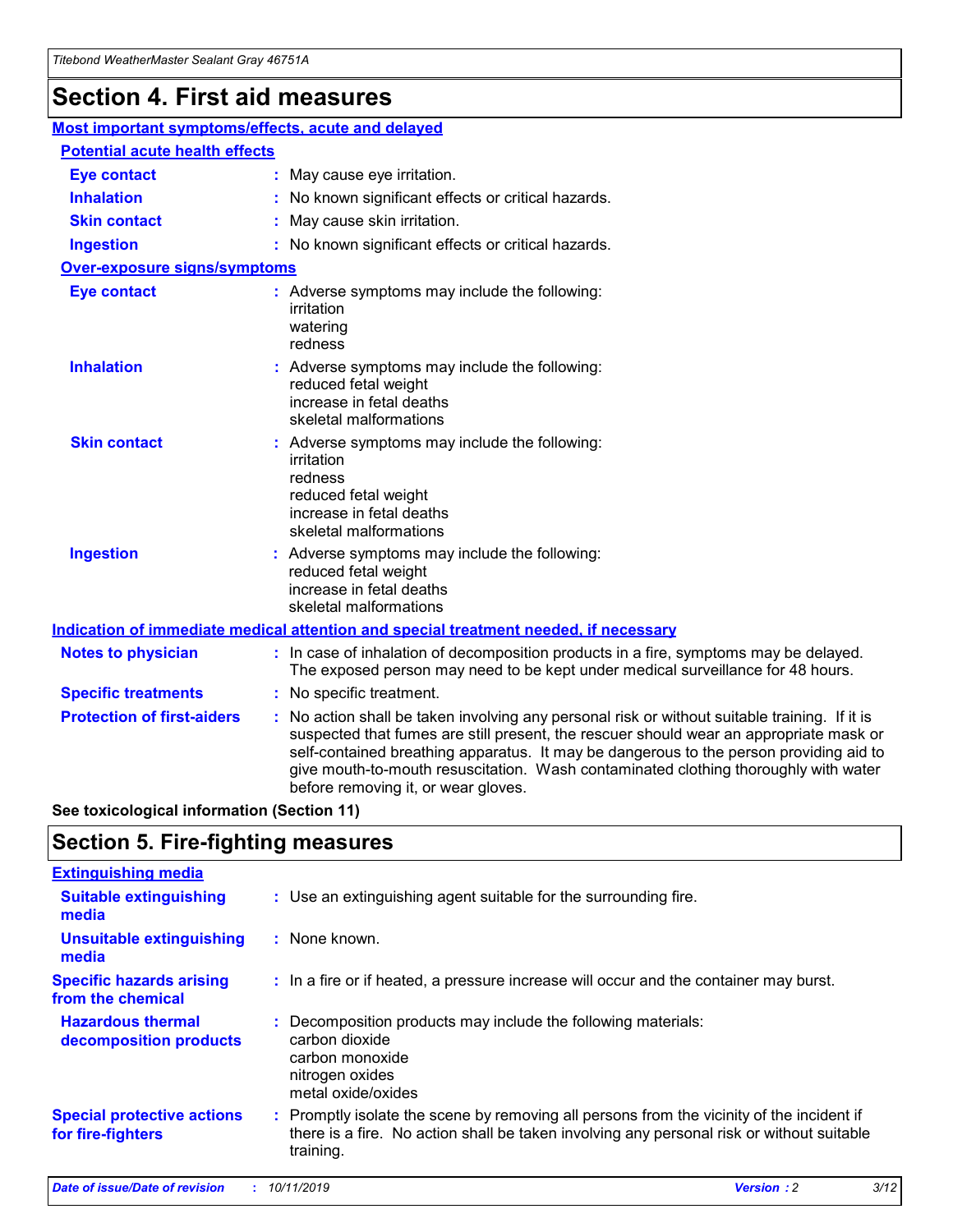### **Section 5. Fire-fighting measures**

**Special protective equipment for fire-fighters** Fire-fighters should wear appropriate protective equipment and self-contained breathing **:** apparatus (SCBA) with a full face-piece operated in positive pressure mode.

### **Section 6. Accidental release measures**

#### **Personal precautions, protective equipment and emergency procedures**

| For non-emergency<br>personnel                               | : No action shall be taken involving any personal risk or without suitable training.<br>Evacuate surrounding areas. Keep unnecessary and unprotected personnel from<br>entering. Do not touch or walk through spilled material. Avoid breathing vapor or mist.<br>Provide adequate ventilation. Wear appropriate respirator when ventilation is<br>inadequate. Put on appropriate personal protective equipment.                                                                                                                                                                                                                                                                                             |
|--------------------------------------------------------------|--------------------------------------------------------------------------------------------------------------------------------------------------------------------------------------------------------------------------------------------------------------------------------------------------------------------------------------------------------------------------------------------------------------------------------------------------------------------------------------------------------------------------------------------------------------------------------------------------------------------------------------------------------------------------------------------------------------|
| For emergency responders                                     | : If specialized clothing is required to deal with the spillage, take note of any information in<br>Section 8 on suitable and unsuitable materials. See also the information in "For non-<br>emergency personnel".                                                                                                                                                                                                                                                                                                                                                                                                                                                                                           |
| <b>Environmental precautions</b>                             | : Avoid dispersal of spilled material and runoff and contact with soil, waterways, drains<br>and sewers. Inform the relevant authorities if the product has caused environmental<br>pollution (sewers, waterways, soil or air).                                                                                                                                                                                                                                                                                                                                                                                                                                                                              |
| <b>Methods and materials for containment and cleaning up</b> |                                                                                                                                                                                                                                                                                                                                                                                                                                                                                                                                                                                                                                                                                                              |
| <b>Small spill</b>                                           | : Stop leak if without risk. Move containers from spill area. Dilute with water and mop up<br>if water-soluble. Alternatively, or if water-insoluble, absorb with an inert dry material and<br>place in an appropriate waste disposal container. Dispose of via a licensed waste<br>disposal contractor.                                                                                                                                                                                                                                                                                                                                                                                                     |
| <b>Large spill</b>                                           | : Stop leak if without risk. Move containers from spill area. Approach release from<br>upwind. Prevent entry into sewers, water courses, basements or confined areas. Wash<br>spillages into an effluent treatment plant or proceed as follows. Contain and collect<br>spillage with non-combustible, absorbent material e.g. sand, earth, vermiculite or<br>diatomaceous earth and place in container for disposal according to local regulations<br>(see Section 13). Dispose of via a licensed waste disposal contractor. Contaminated<br>absorbent material may pose the same hazard as the spilled product. Note: see<br>Section 1 for emergency contact information and Section 13 for waste disposal. |

### **Section 7. Handling and storage**

| <b>Precautions for safe handling</b>                                             |                                                                                                                                                                                                                                                                                                                                                                                                                                                                                                                                                                                                                                                                                                                                                                                                                                                  |
|----------------------------------------------------------------------------------|--------------------------------------------------------------------------------------------------------------------------------------------------------------------------------------------------------------------------------------------------------------------------------------------------------------------------------------------------------------------------------------------------------------------------------------------------------------------------------------------------------------------------------------------------------------------------------------------------------------------------------------------------------------------------------------------------------------------------------------------------------------------------------------------------------------------------------------------------|
| <b>Protective measures</b>                                                       | : Put on appropriate personal protective equipment (see Section 8). Persons with a<br>history of skin sensitization problems should not be employed in any process in which<br>this product is used. Avoid exposure - obtain special instructions before use. Avoid<br>exposure during pregnancy. Do not handle until all safety precautions have been read<br>and understood. Do not get in eyes or on skin or clothing. Do not ingest. Avoid<br>breathing vapor or mist. If during normal use the material presents a respiratory hazard,<br>use only with adequate ventilation or wear appropriate respirator. Keep in the original<br>container or an approved alternative made from a compatible material, kept tightly<br>closed when not in use. Empty containers retain product residue and can be hazardous.<br>Do not reuse container. |
| <b>Advice on general</b><br>occupational hygiene                                 | : Eating, drinking and smoking should be prohibited in areas where this material is<br>handled, stored and processed. Workers should wash hands and face before eating,<br>drinking and smoking. Remove contaminated clothing and protective equipment before<br>entering eating areas. See also Section 8 for additional information on hygiene<br>measures.                                                                                                                                                                                                                                                                                                                                                                                                                                                                                    |
| <b>Conditions for safe storage,</b><br>including any<br><b>incompatibilities</b> | : Store between the following temperatures: 0 to 120 $\degree$ C (32 to 248 $\degree$ F). Store in<br>accordance with local regulations. Store in original container protected from direct<br>sunlight in a dry, cool and well-ventilated area, away from incompatible materials (see<br>Section 10) and food and drink. Store locked up. Keep container tightly closed and<br>sealed until ready for use. Containers that have been opened must be carefully<br>resealed and kept upright to prevent leakage. Do not store in unlabeled containers.<br>Use appropriate containment to avoid environmental contamination. See Section 10 for<br>incompatible materials before handling or use.                                                                                                                                                   |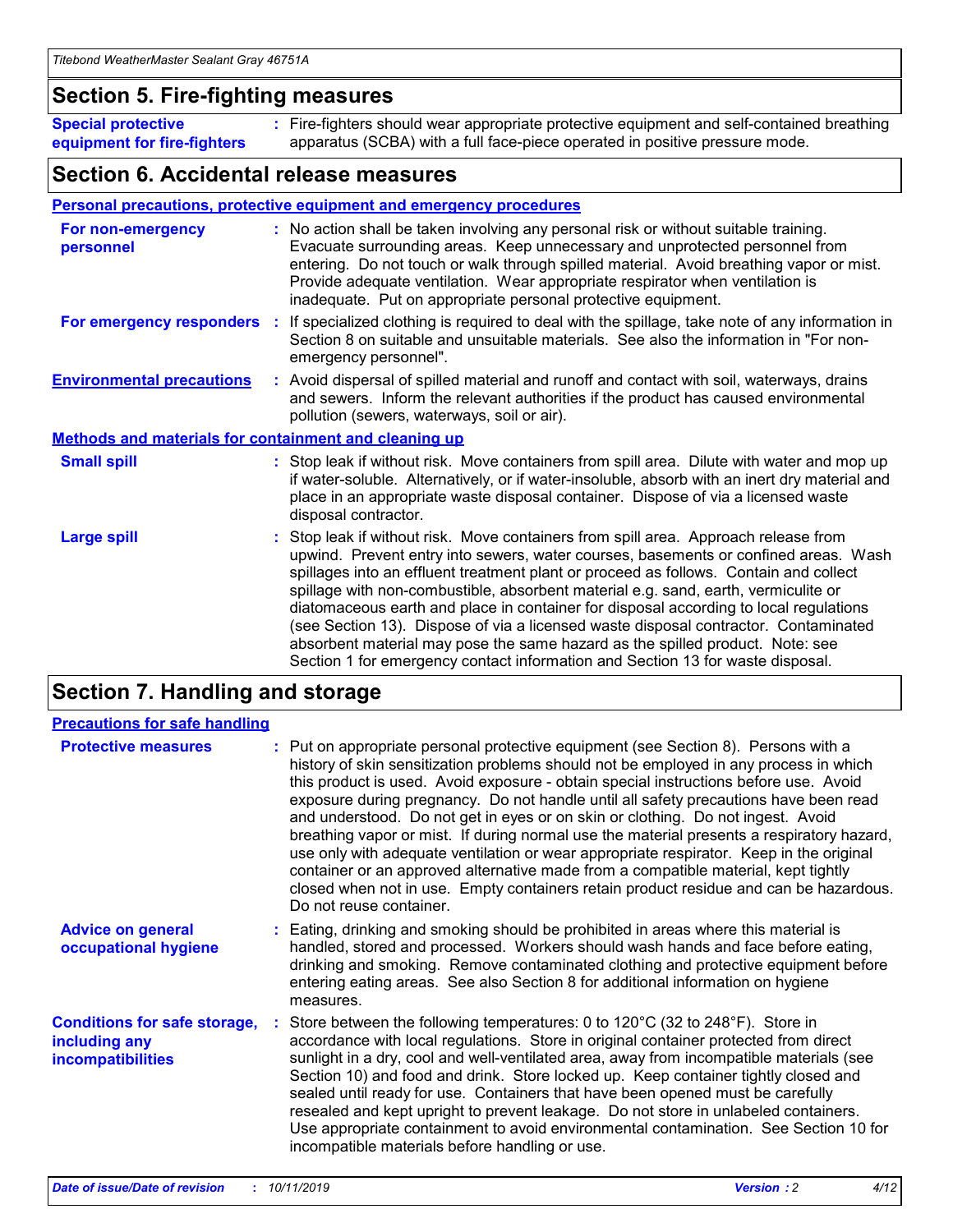## **Section 8. Exposure controls/personal protection**

#### **Control parameters**

#### **Occupational exposure limits**

| <b>Ingredient name</b>                               |    |                                          | <b>Exposure limits</b>                                                                                                                                                                                                                                                                                                                                                                                                                                                                                                                                                                                                 |
|------------------------------------------------------|----|------------------------------------------|------------------------------------------------------------------------------------------------------------------------------------------------------------------------------------------------------------------------------------------------------------------------------------------------------------------------------------------------------------------------------------------------------------------------------------------------------------------------------------------------------------------------------------------------------------------------------------------------------------------------|
| 3-aminopropyltriethoxysilane<br>Dibutyltin dilaurate |    |                                          | None.<br>ACGIH TLV (United States, 3/2019). Absorbed through skin.<br>Notes: as Sn<br>TWA: 0.1 mg/m <sup>3</sup> , (as Sn) 8 hours.<br>STEL: 0.2 mg/m <sup>3</sup> , (as Sn) 15 minutes.<br>NIOSH REL (United States, 10/2016). Absorbed through skin.<br>Notes: as Sn<br>TWA: 0.1 mg/m <sup>3</sup> , (as Sn) 10 hours.<br>OSHA PEL (United States, 5/2018). Notes: as Sn<br>TWA: $0.1 \text{ mg/m}^3$ , (as Sn) 8 hours.<br>OSHA PEL 1989 (United States, 3/1989). Absorbed through skin.<br>Notes: measured as Sn<br>TWA: 0.1 mg/m <sup>3</sup> , (measured as Sn) 8 hours. Form: Organic                           |
| <b>Appropriate engineering</b><br>controls           |    |                                          | : If user operations generate dust, fumes, gas, vapor or mist, use process enclosures,<br>local exhaust ventilation or other engineering controls to keep worker exposure to<br>airborne contaminants below any recommended or statutory limits.                                                                                                                                                                                                                                                                                                                                                                       |
| <b>Environmental exposure</b><br><b>controls</b>     |    |                                          | Emissions from ventilation or work process equipment should be checked to ensure<br>they comply with the requirements of environmental protection legislation. In some<br>cases, fume scrubbers, filters or engineering modifications to the process equipment<br>will be necessary to reduce emissions to acceptable levels.                                                                                                                                                                                                                                                                                          |
| <b>Individual protection measures</b>                |    |                                          |                                                                                                                                                                                                                                                                                                                                                                                                                                                                                                                                                                                                                        |
| <b>Hygiene measures</b>                              |    |                                          | : Wash hands, forearms and face thoroughly after handling chemical products, before<br>eating, smoking and using the lavatory and at the end of the working period.<br>Appropriate techniques should be used to remove potentially contaminated clothing.<br>Contaminated work clothing should not be allowed out of the workplace. Wash<br>contaminated clothing before reusing. Ensure that eyewash stations and safety<br>showers are close to the workstation location.                                                                                                                                            |
| <b>Eye/face protection</b>                           |    |                                          | : Safety eyewear complying with an approved standard should be used when a risk<br>assessment indicates this is necessary to avoid exposure to liquid splashes, mists,<br>gases or dusts. If contact is possible, the following protection should be worn, unless<br>the assessment indicates a higher degree of protection: chemical splash goggles.                                                                                                                                                                                                                                                                  |
| <b>Skin protection</b>                               |    |                                          |                                                                                                                                                                                                                                                                                                                                                                                                                                                                                                                                                                                                                        |
| <b>Hand protection</b>                               |    |                                          | : Chemical-resistant, impervious gloves complying with an approved standard should be<br>worn at all times when handling chemical products if a risk assessment indicates this is<br>necessary. Considering the parameters specified by the glove manufacturer, check<br>during use that the gloves are still retaining their protective properties. It should be<br>noted that the time to breakthrough for any glove material may be different for different<br>glove manufacturers. In the case of mixtures, consisting of several substances, the<br>protection time of the gloves cannot be accurately estimated. |
| <b>Body protection</b>                               |    | handling this product.                   | Personal protective equipment for the body should be selected based on the task being<br>performed and the risks involved and should be approved by a specialist before                                                                                                                                                                                                                                                                                                                                                                                                                                                |
| <b>Other skin protection</b>                         |    | specialist before handling this product. | : Appropriate footwear and any additional skin protection measures should be selected<br>based on the task being performed and the risks involved and should be approved by a                                                                                                                                                                                                                                                                                                                                                                                                                                          |
| <b>Respiratory protection</b>                        | ÷. | aspects of use.                          | Based on the hazard and potential for exposure, select a respirator that meets the<br>appropriate standard or certification. Respirators must be used according to a<br>respiratory protection program to ensure proper fitting, training, and other important                                                                                                                                                                                                                                                                                                                                                         |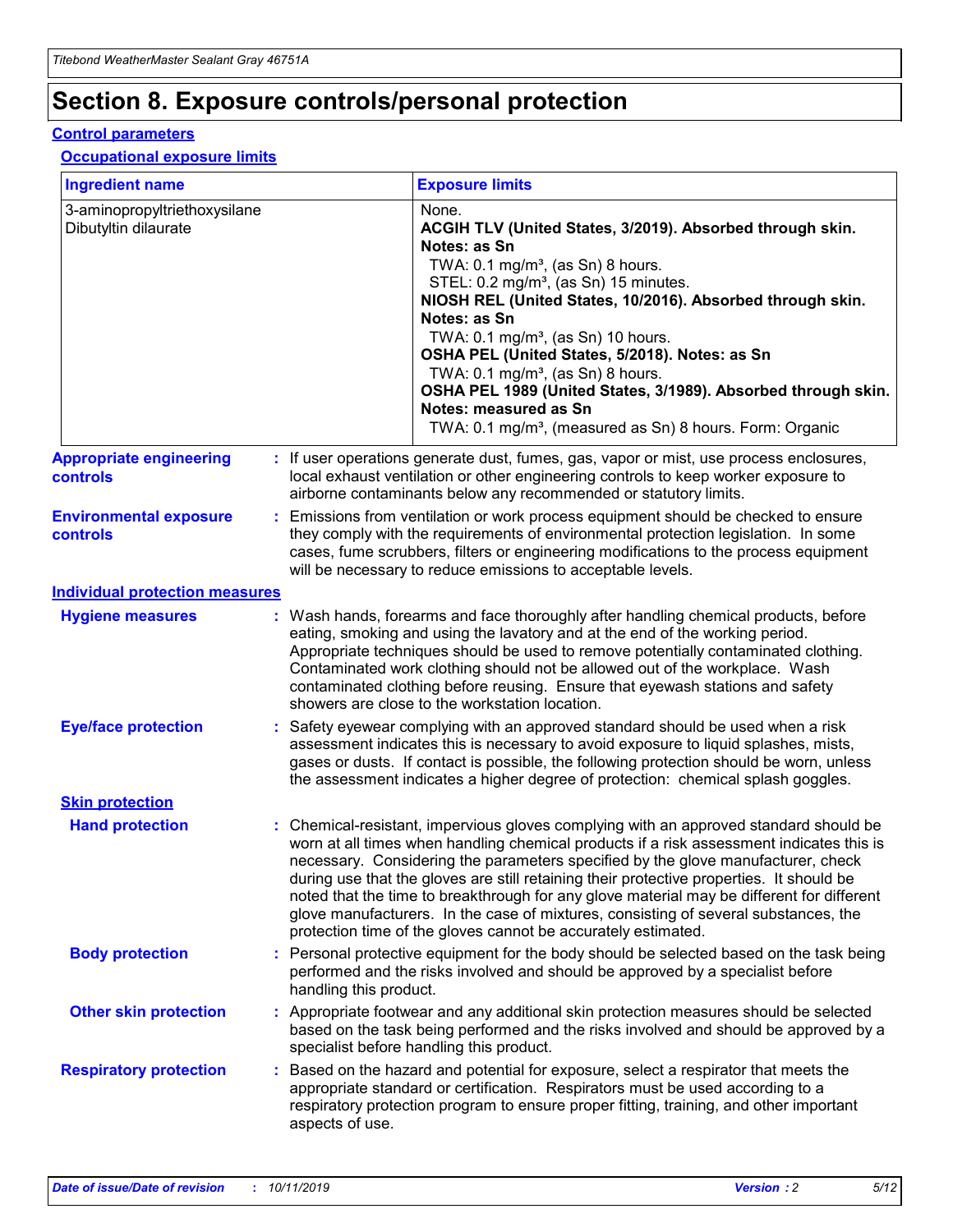### **Section 9. Physical and chemical properties**

#### **Appearance**

| <b>Physical state</b>                             | : Liquid. [Paste.]                                                |
|---------------------------------------------------|-------------------------------------------------------------------|
| Color                                             | Gray.                                                             |
| Odor                                              | None [Slight]                                                     |
| <b>Odor threshold</b>                             | : Not available.                                                  |
| рH                                                | : Not applicable.                                                 |
| <b>Melting point</b>                              | : Not available.                                                  |
| <b>Boiling point</b>                              | : $>100^{\circ}$ C ( $>212^{\circ}$ F)                            |
| <b>Flash point</b>                                | : Closed cup: $>200^{\circ}$ C ( $>392^{\circ}$ F) [Setaflash.]   |
| <b>Evaporation rate</b>                           | $:$ <1 (butyl acetate = 1)                                        |
| <b>Flammability (solid, gas)</b>                  | : Not available.                                                  |
| Lower and upper explosive<br>(flammable) limits   | : Not available.                                                  |
| <b>VOC (less water, less</b><br>exempt solvents)  | $: 0$ g/l                                                         |
| <b>Volatility</b>                                 | $: 0\%$ (w/w)                                                     |
| <b>Vapor density</b>                              | : Not available.                                                  |
| <b>Relative density</b>                           | : 1.4329                                                          |
| <b>Solubility</b>                                 | : Insoluble in the following materials: cold water and hot water. |
| <b>Solubility in water</b>                        | : Not available.                                                  |
| <b>Partition coefficient: n-</b><br>octanol/water | : Not available.                                                  |
| <b>Auto-ignition temperature</b>                  | $:$ Not available.                                                |
| <b>Decomposition temperature</b>                  | : Not available.                                                  |
| <b>Viscosity</b>                                  | : Not available.                                                  |

### **Section 10. Stability and reactivity**

| <b>Reactivity</b>                            |    | : No specific test data related to reactivity available for this product or its ingredients.            |
|----------------------------------------------|----|---------------------------------------------------------------------------------------------------------|
| <b>Chemical stability</b>                    |    | : The product is stable.                                                                                |
| <b>Possibility of hazardous</b><br>reactions |    | : Under normal conditions of storage and use, hazardous reactions will not occur.                       |
| <b>Conditions to avoid</b>                   |    | : No specific data.                                                                                     |
| <b>Incompatible materials</b>                | ٠. | No specific data.                                                                                       |
| <b>Hazardous decomposition</b><br>products   | ÷. | Under normal conditions of storage and use, hazardous decomposition products should<br>not be produced. |

## **Section 11. Toxicological information**

### **Information on toxicological effects**

#### **Acute toxicity**

| <b>Product/ingredient name</b> | <b>Result</b>           | <b>Species</b> | <b>Dose</b>                | <b>Exposure</b> |
|--------------------------------|-------------------------|----------------|----------------------------|-----------------|
| 3-aminopropyltriethoxysilane   | <b>ILD50 Dermal</b>     | Rabbit         | 4.29 g/kg                  |                 |
| Dibutyltin dilaurate           | ILD50 Oral<br>LD50 Oral | Rat<br>Rat     | $1.57$ g/kg<br>175 $mg/kg$ |                 |
|                                |                         |                |                            |                 |

**Irritation/Corrosion**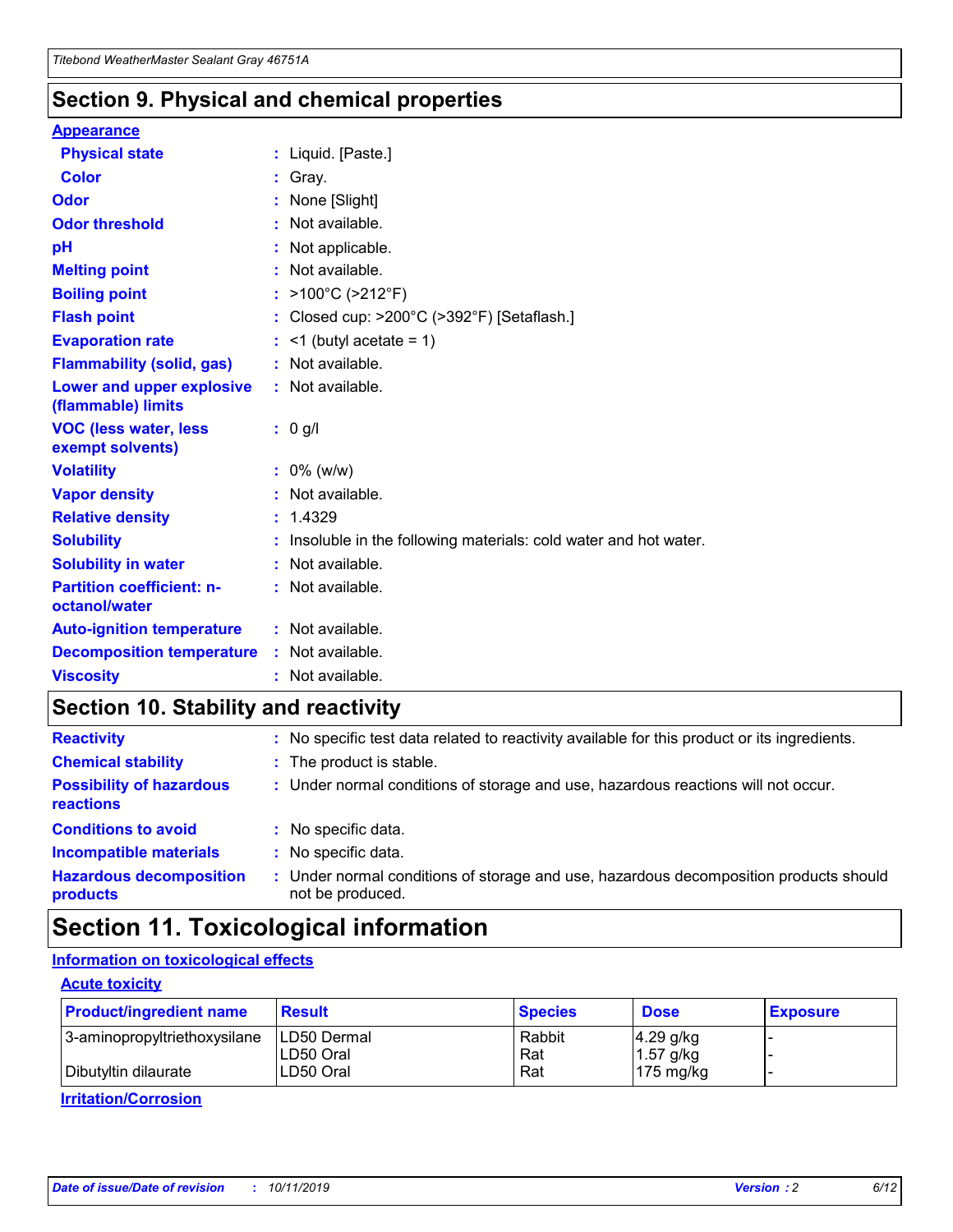## **Section 11. Toxicological information**

| <b>Product/ingredient name</b> | <b>Result</b>            | <b>Species</b> | <b>Score</b> | <b>Exposure</b>           | <b>Observation</b> |
|--------------------------------|--------------------------|----------------|--------------|---------------------------|--------------------|
| 3-aminopropyltriethoxysilane   | Eyes - Mild irritant     | Rabbit         |              | $100$ mg                  |                    |
|                                | Eyes - Severe irritant   | Rabbit         |              | 24 hours 750              |                    |
|                                |                          |                |              | ug                        |                    |
|                                | Skin - Severe irritant   | Rabbit         |              | 24 hours 5                | -                  |
| Dibutyltin dilaurate           | Eyes - Moderate irritant | Rabbit         |              | mq<br><b>24 hours 100</b> |                    |
|                                |                          |                |              | mg                        |                    |
|                                | Skin - Severe irritant   | Rabbit         |              | 500 mg                    |                    |

#### **Sensitization**

Not available.

#### **Mutagenicity**

Not available.

#### **Carcinogenicity**

Not available.

#### **Reproductive toxicity**

Not available.

#### **Teratogenicity**

Not available.

#### **Specific target organ toxicity (single exposure)**

Not available.

#### **Specific target organ toxicity (repeated exposure)**

| <b>Name</b>                                                                         |                                                                            | <b>Category</b>                                     | <b>Route of</b><br>exposure | <b>Target organs</b> |
|-------------------------------------------------------------------------------------|----------------------------------------------------------------------------|-----------------------------------------------------|-----------------------------|----------------------|
| Dibutyltin dilaurate                                                                |                                                                            | Category 1                                          | -                           | respiratory system   |
| <b>Aspiration hazard</b><br>Not available.                                          |                                                                            |                                                     |                             |                      |
| <b>Information on the likely</b><br>routes of exposure                              | : Not available.                                                           |                                                     |                             |                      |
| <b>Potential acute health effects</b>                                               |                                                                            |                                                     |                             |                      |
| <b>Eye contact</b>                                                                  | : May cause eye irritation.                                                |                                                     |                             |                      |
| <b>Inhalation</b>                                                                   |                                                                            | : No known significant effects or critical hazards. |                             |                      |
| <b>Skin contact</b>                                                                 | : May cause skin irritation.                                               |                                                     |                             |                      |
| <b>Ingestion</b>                                                                    |                                                                            | : No known significant effects or critical hazards. |                             |                      |
| <b>Symptoms related to the physical, chemical and toxicological characteristics</b> |                                                                            |                                                     |                             |                      |
| <b>Eye contact</b>                                                                  | irritation<br>watering<br>redness                                          | : Adverse symptoms may include the following:       |                             |                      |
| <b>Inhalation</b>                                                                   | reduced fetal weight<br>increase in fetal deaths<br>skeletal malformations | : Adverse symptoms may include the following:       |                             |                      |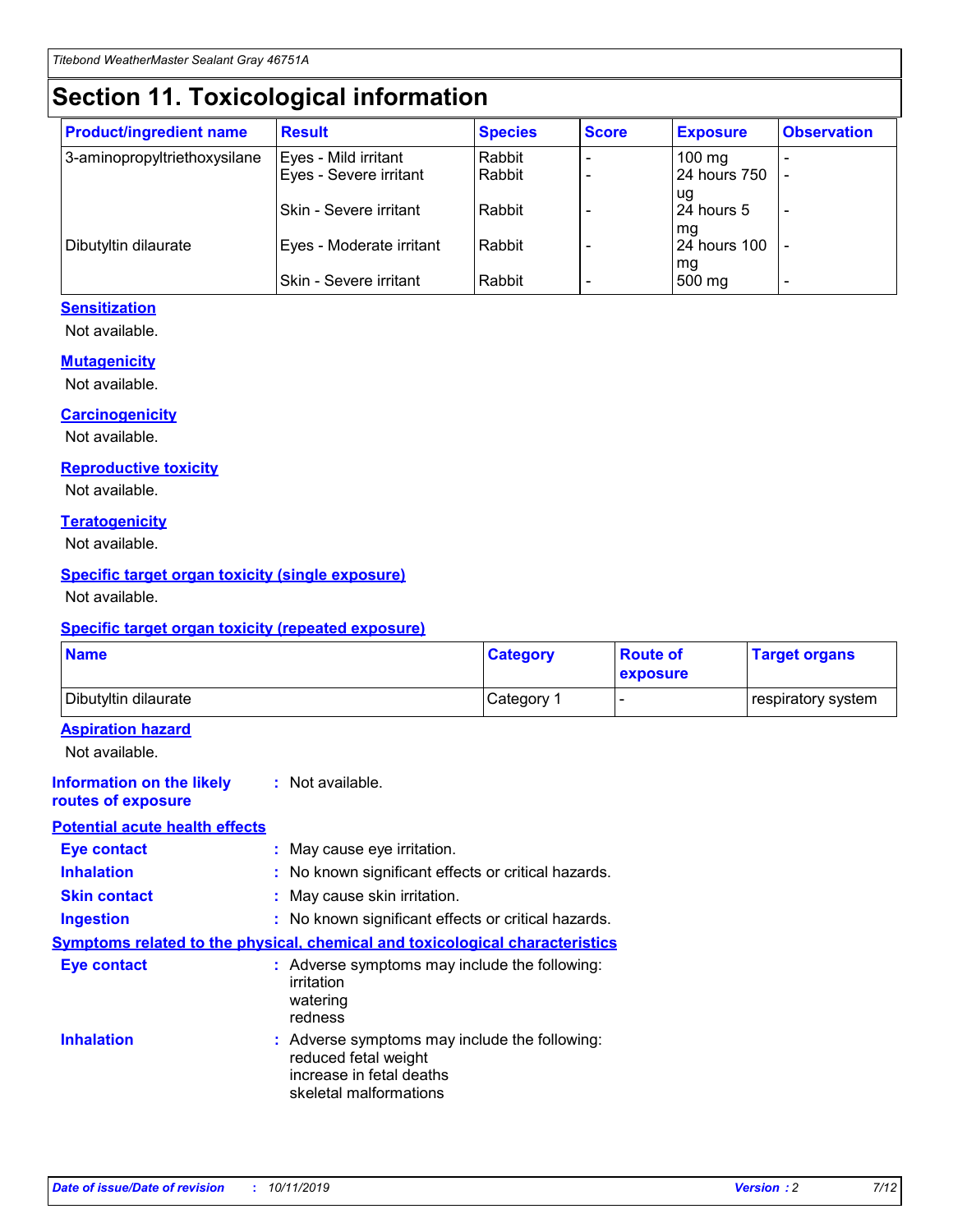# **Section 11. Toxicological information**

| <b>Skin contact</b>                     | : Adverse symptoms may include the following:<br>irritation<br>redness<br>reduced fetal weight<br>increase in fetal deaths<br>skeletal malformations |
|-----------------------------------------|------------------------------------------------------------------------------------------------------------------------------------------------------|
| <b>Ingestion</b>                        | : Adverse symptoms may include the following:<br>reduced fetal weight<br>increase in fetal deaths<br>skeletal malformations                          |
|                                         | Delayed and immediate effects and also chronic effects from short and long term exposure                                                             |
| <b>Short term exposure</b>              |                                                                                                                                                      |
| <b>Potential immediate</b><br>effects   | : Not available.                                                                                                                                     |
| <b>Potential delayed effects</b>        | : Not available.                                                                                                                                     |
| <b>Long term exposure</b>               |                                                                                                                                                      |
| <b>Potential immediate</b><br>effects   | : Not available.                                                                                                                                     |
| <b>Potential delayed effects</b>        | : Not available.                                                                                                                                     |
| <b>Potential chronic health effects</b> |                                                                                                                                                      |
| Not available.                          |                                                                                                                                                      |
| <b>General</b>                          | : Once sensitized, a severe allergic reaction may occur when subsequently exposed to<br>very low levels.                                             |
| <b>Carcinogenicity</b>                  | : No known significant effects or critical hazards.                                                                                                  |
| <b>Mutagenicity</b>                     | No known significant effects or critical hazards.                                                                                                    |
| <b>Teratogenicity</b>                   | May damage the unborn child.                                                                                                                         |
| <b>Developmental effects</b>            | : No known significant effects or critical hazards.                                                                                                  |
| <b>Fertility effects</b>                | : May damage fertility.                                                                                                                              |
| <b>Numerical measures of toxicity</b>   |                                                                                                                                                      |
| <b>Acute toxicity estimates</b>         |                                                                                                                                                      |
| .                                       |                                                                                                                                                      |

Not available.

## **Section 12. Ecological information**

#### **Toxicity**

| <b>Product/ingredient name</b> | <b>Result</b>                     | <b>Species</b>                       | <b>Exposure</b> |
|--------------------------------|-----------------------------------|--------------------------------------|-----------------|
| Dibutyltin dilaurate           | Chronic EC10 > 2 mg/l Fresh water | Algae - Scenedesmus<br>I subspicatus | l 96 hours      |

### **Persistence and degradability**

| <b>Product/ingredient name</b> | <b>Test</b>                                                                    | <b>Result</b>  |  | <b>Dose</b>       | <b>Inoculum</b>         |
|--------------------------------|--------------------------------------------------------------------------------|----------------|--|-------------------|-------------------------|
| Dibutyltin dilaurate           | OECD 301F<br>Ready<br>Biodegradability -<br>Manometric<br>Respirometry<br>Test | 23 % - 28 days |  |                   |                         |
| <b>Product/ingredient name</b> | <b>Aquatic half-life</b>                                                       |                |  | <b>Photolysis</b> | <b>Biodegradability</b> |
| Dibutyltin dilaurate           |                                                                                |                |  |                   | Inherent                |

### **Bioaccumulative potential**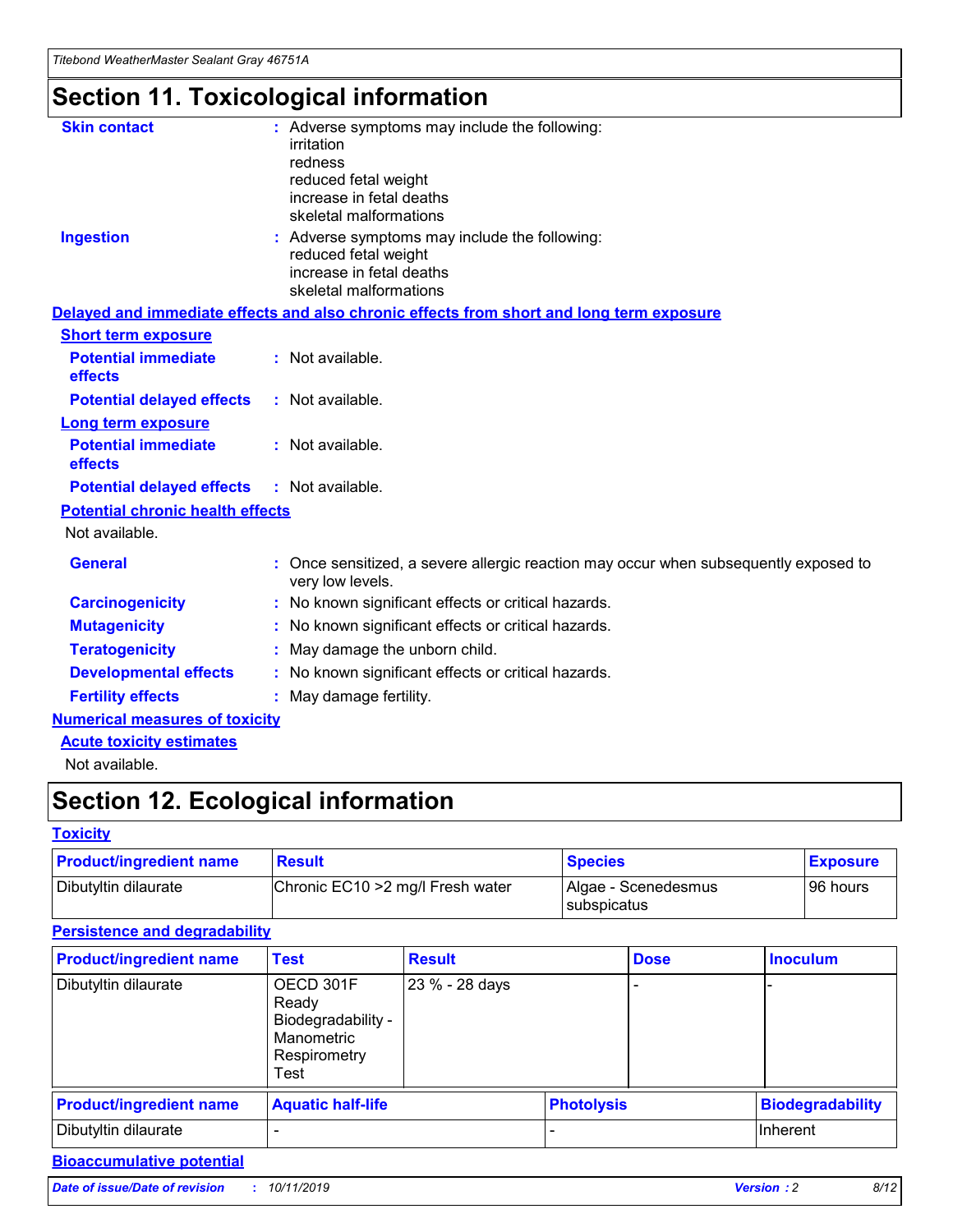## **Section 12. Ecological information**

| <b>Product/ingredient name</b> | $LoaPow$ | <b>BCF</b> | <b>Potential</b> |
|--------------------------------|----------|------------|------------------|
| 3-aminopropyltriethoxysilane   | 1.7      | 3.4        | low              |
| Dibutyltin dilaurate           | 4.44     | 2.91       | low              |

#### **Mobility in soil**

| <i></i>                                                       |                                                     |
|---------------------------------------------------------------|-----------------------------------------------------|
| <b>Soil/water partition</b><br>coefficient (K <sub>oc</sub> ) | : Not available.                                    |
| <b>Other adverse effects</b>                                  | : No known significant effects or critical hazards. |

### **Section 13. Disposal considerations**

**Disposal methods :**

The generation of waste should be avoided or minimized wherever possible. Disposal of this product, solutions and any by-products should at all times comply with the requirements of environmental protection and waste disposal legislation and any regional local authority requirements. Dispose of surplus and non-recyclable products via a licensed waste disposal contractor. Waste should not be disposed of untreated to the sewer unless fully compliant with the requirements of all authorities with jurisdiction. Waste packaging should be recycled. Incineration or landfill should only be considered when recycling is not feasible. This material and its container must be disposed of in a safe way. Care should be taken when handling emptied containers that have not been cleaned or rinsed out. Empty containers or liners may retain some product residues. Avoid dispersal of spilled material and runoff and contact with soil, waterways, drains and sewers.

## **Section 14. Transport information**

|                                      | <b>DOT</b><br><b>Classification</b> | <b>TDG</b><br><b>Classification</b> | <b>Mexico</b><br><b>Classification</b> | <b>ADR/RID</b>               | <b>IMDG</b>    | <b>IATA</b>    |
|--------------------------------------|-------------------------------------|-------------------------------------|----------------------------------------|------------------------------|----------------|----------------|
| <b>UN number</b>                     | Not regulated.                      | Not regulated.                      | Not regulated.                         | Not regulated.               | Not regulated. | Not regulated. |
| <b>UN proper</b><br>shipping name    |                                     |                                     |                                        |                              |                |                |
| <b>Transport</b><br>hazard class(es) | $\blacksquare$                      | $\overline{\phantom{0}}$            | $\overline{\phantom{a}}$               | $\qquad \qquad \blacksquare$ | $\blacksquare$ | $\blacksquare$ |
| <b>Packing group</b>                 | $\overline{\phantom{a}}$            | -                                   |                                        | -                            |                | -              |
| <b>Environmental</b><br>hazards      | No.                                 | No.                                 | No.                                    | No.                          | No.            | No.            |

## **Section 15. Regulatory information**

#### **U.S. Federal regulations**

#### **SARA 302/304**

#### **Composition/information on ingredients**

No products were found.

**SARA 304 RQ :** Not applicable.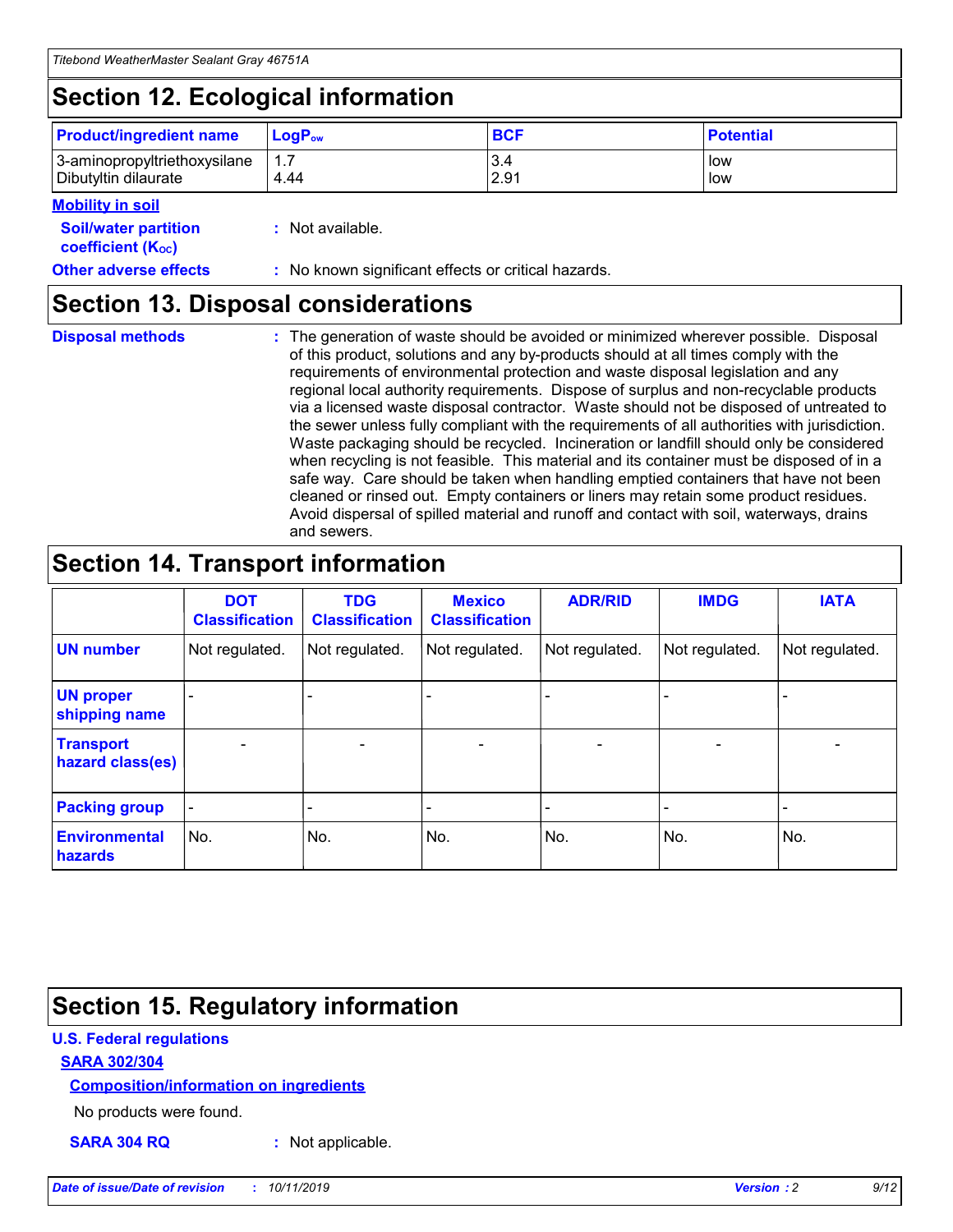## **Section 15. Regulatory information**

#### **SARA 311/312**

**Classification :** EYE IRRITATION - Category 2B SKIN SENSITIZATION - Category 1 TOXIC TO REPRODUCTION (Fertility) - Category 1B TOXIC TO REPRODUCTION (Unborn child) - Category 1B

#### **Composition/information on ingredients**

| <b>Name</b>                              | $\frac{9}{6}$ | <b>Classification</b>                                                                                            |
|------------------------------------------|---------------|------------------------------------------------------------------------------------------------------------------|
| $\leq$ 3<br>3-aminopropyltriethoxysilane |               | <b>FLAMMABLE LIQUIDS - Category 4</b><br><b>ACUTE TOXICITY (oral) - Category 4</b>                               |
|                                          |               | SKIN IRRITATION - Category 2<br>EYE IRRITATION - Category 2A                                                     |
| Dibutyltin dilaurate                     | ≤0.3          | ACUTE TOXICITY (oral) - Category 3<br>SKIN CORROSION - Category 1C                                               |
|                                          |               | SERIOUS EYE DAMAGE - Category 1<br>SKIN SENSITIZATION - Category 1<br><b>GERM CELL MUTAGENICITY - Category 2</b> |
|                                          |               | TOXIC TO REPRODUCTION (Fertility) - Category 1B<br>TOXIC TO REPRODUCTION (Unborn child) - Category 1B            |
|                                          |               | SPECIFIC TARGET ORGAN TOXICITY (REPEATED<br>EXPOSURE) (respiratory system) - Category 1                          |

#### **State regulations**

| <b>Massachusetts</b> | : None of the components are listed. |
|----------------------|--------------------------------------|
| <b>New York</b>      | : None of the components are listed. |
| <b>New Jersey</b>    | : None of the components are listed. |
| <b>Pennsylvania</b>  | : None of the components are listed. |

#### **California Prop. 65**

**A** WARNING: This product can expose you to methanol, which is known to the State of California to cause birth defects or other reproductive harm. For more information go to www.P65Warnings.ca.gov.

| <b>Ingredient name</b> | No significant risk Maximum<br>level | acceptable dosage<br>level |
|------------------------|--------------------------------------|----------------------------|
| methanol               |                                      | Yes.                       |

#### **International regulations**

**Chemical Weapon Convention List Schedules I, II & III Chemicals** Not listed.

#### **Montreal Protocol**

Not listed.

#### **Stockholm Convention on Persistent Organic Pollutants**

Not listed.

### **UNECE Aarhus Protocol on POPs and Heavy Metals**

Not listed.

#### **Inventory list**

### **China :** All components are listed or exempted.

**United States TSCA 8(b) inventory :** All components are active or exempted.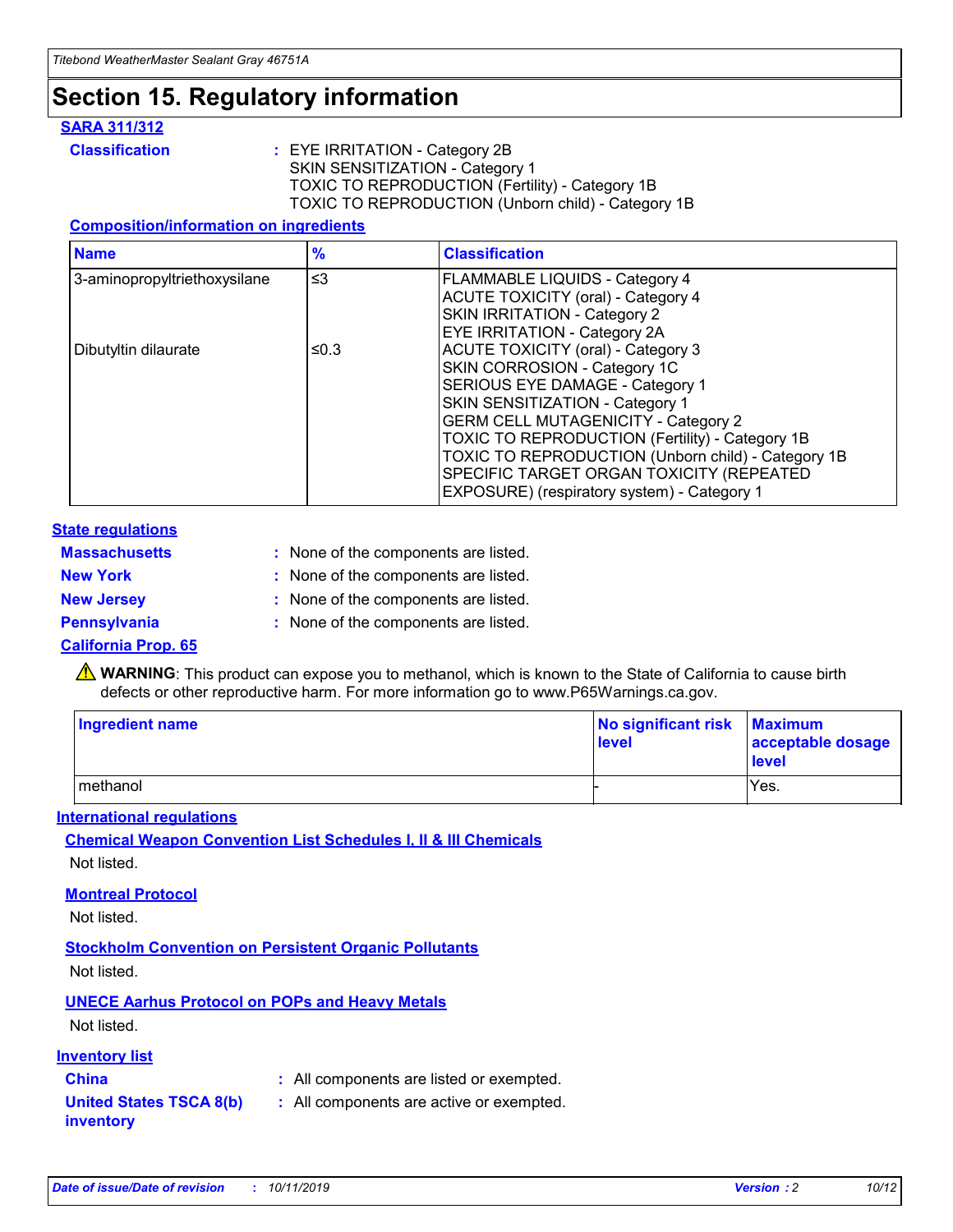## **Section 16. Other information**

**Hazardous Material Information System (U.S.A.)**



**Caution: HMIS® ratings are based on a 0-4 rating scale, with 0 representing minimal hazards or risks, and 4 representing significant hazards or risks. Although HMIS® ratings and the associated label are not required on SDSs or products leaving a facility under 29 CFR 1910.1200, the preparer may choose to provide them. HMIS® ratings are to be used with a fully implemented HMIS® program. HMIS® is a registered trademark and service mark of the American Coatings Association, Inc.**

**The customer is responsible for determining the PPE code for this material. For more information on HMIS® Personal Protective Equipment (PPE) codes, consult the HMIS® Implementation Manual.**

#### **National Fire Protection Association (U.S.A.)**



**Reprinted with permission from NFPA 704-2001, Identification of the Hazards of Materials for Emergency Response Copyright ©1997, National Fire Protection Association, Quincy, MA 02269. This reprinted material is not the complete and official position of the National Fire Protection Association, on the referenced subject which is represented only by the standard in its entirety.**

**Copyright ©2001, National Fire Protection Association, Quincy, MA 02269. This warning system is intended to be interpreted and applied only by properly trained individuals to identify fire, health and reactivity hazards of chemicals. The user is referred to certain limited number of chemicals with recommended classifications in NFPA 49 and NFPA 325, which would be used as a guideline only. Whether the chemicals are classified by NFPA or not, anyone using the 704 systems to classify chemicals does so at their own risk.**

#### **Procedure used to derive the classification**

| <b>Classification</b>                                                                                                                                                                  |                                                                                                                                                                                                                                                                   | <b>Justification</b>                                                                                                                                                                                                                                                                                       |  |
|----------------------------------------------------------------------------------------------------------------------------------------------------------------------------------------|-------------------------------------------------------------------------------------------------------------------------------------------------------------------------------------------------------------------------------------------------------------------|------------------------------------------------------------------------------------------------------------------------------------------------------------------------------------------------------------------------------------------------------------------------------------------------------------|--|
| <b>EYE IRRITATION - Category 2B</b><br>SKIN SENSITIZATION - Category 1<br><b>TOXIC TO REPRODUCTION (Fertility) - Category 1B</b><br>TOXIC TO REPRODUCTION (Unborn child) - Category 1B |                                                                                                                                                                                                                                                                   | Expert judgment<br>Expert judgment<br>Expert judgment<br>Expert judgment                                                                                                                                                                                                                                   |  |
| <b>History</b>                                                                                                                                                                         |                                                                                                                                                                                                                                                                   |                                                                                                                                                                                                                                                                                                            |  |
| Date of printing                                                                                                                                                                       | : 4/22/2022                                                                                                                                                                                                                                                       |                                                                                                                                                                                                                                                                                                            |  |
| Date of issue/Date of<br>revision                                                                                                                                                      | : 10/11/2019                                                                                                                                                                                                                                                      |                                                                                                                                                                                                                                                                                                            |  |
| Date of previous issue                                                                                                                                                                 | : 10/16/2020                                                                                                                                                                                                                                                      |                                                                                                                                                                                                                                                                                                            |  |
| <b>Version</b>                                                                                                                                                                         | $\therefore$ 2                                                                                                                                                                                                                                                    |                                                                                                                                                                                                                                                                                                            |  |
| <b>Key to abbreviations</b>                                                                                                                                                            | $\therefore$ ATE = Acute Toxicity Estimate<br><b>BCF</b> = Bioconcentration Factor<br>IATA = International Air Transport Association<br><b>IBC</b> = Intermediate Bulk Container<br><b>IMDG = International Maritime Dangerous Goods</b><br>$UN = United Nations$ | GHS = Globally Harmonized System of Classification and Labelling of Chemicals<br>LogPow = logarithm of the octanol/water partition coefficient<br>MARPOL = International Convention for the Prevention of Pollution From Ships, 1973<br>as modified by the Protocol of 1978. ("Marpol" = marine pollution) |  |